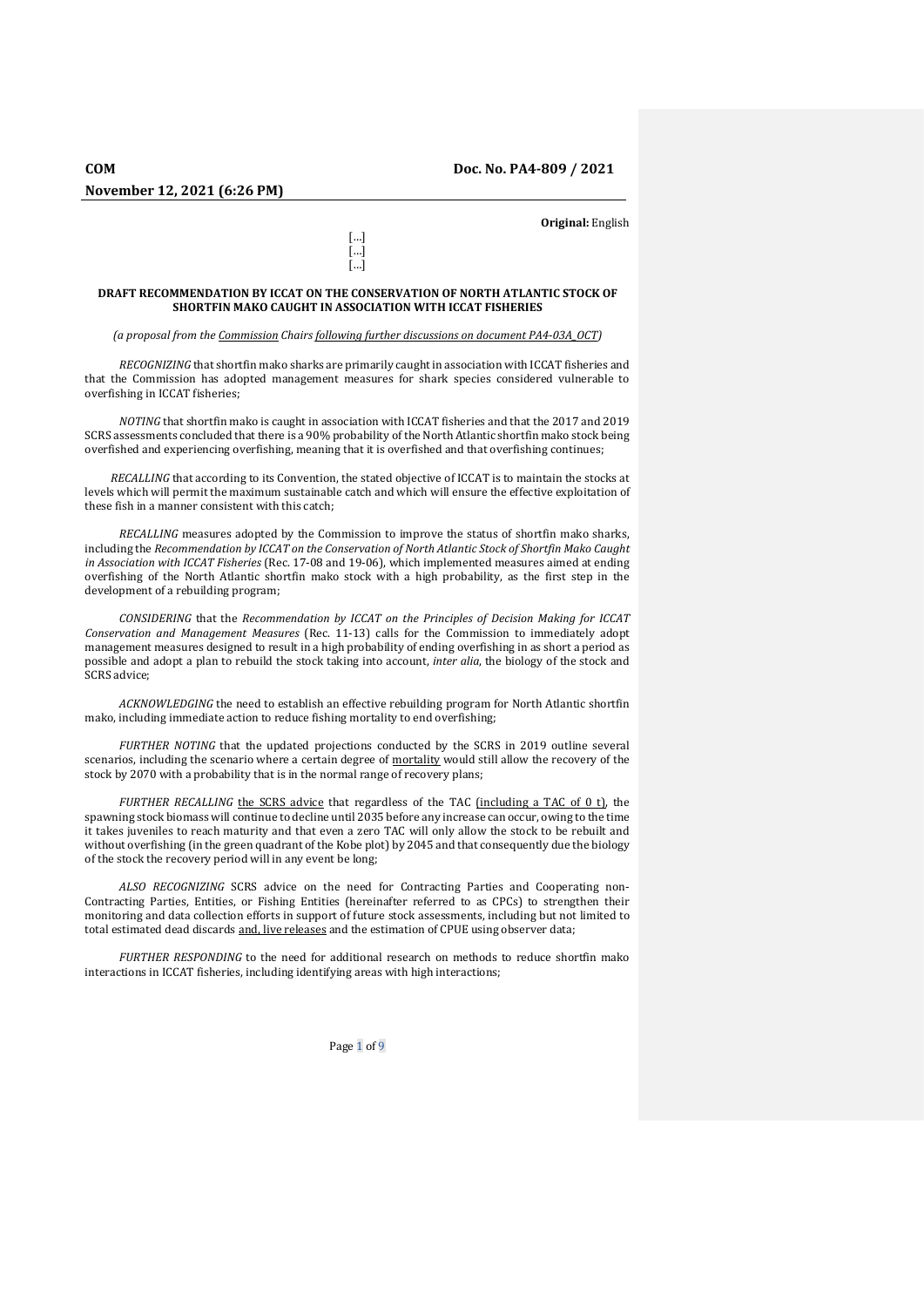## THE INTERNATIONAL COMMISSION FOR THE CONSERVATION OF ATLANTIC TUNA (ICCAT) RECOMMENDS THAT:

## **Rebuilding programme objectives**

- 1. The Contracting Parties and Cooperating non-Contracting Parties, Entities or Fishing Entities (hereinafter referred to as "CPCs"), shall implement a rebuilding programme for North Atlantic shortfin mako shark starting in 2022 to end overfishing immediately and gradually achieve biomass levels sufficient to support maximum sustainable yield (MSY) by 2070 with a probability of at least [60/70%].
- 2. Toward that end, the rules set out in this recommendation shall be applied by CPCs with the aim to reduce [overall fishing mortality to end overfishing immediately] and then maintain mortality at sustainable levels to rebuild the stock and to establish [a process to determine] whether in any given year there is a possibility for retention.

[2*bis*. In order to determine whether any retention of dead fish at haulback is permissible, the following rules shall apply:

[…]

- a) Total fishing mortality\_consistent with this plan shall initially be based on paragraph 1 and subsequently be updated using the most recent Kobe II strategy matrix for North Atlantic shortfin mako projection results (the probability of both  $F < F_{MSY}$  SSF<sup>1</sup>> SSF<sub>MSY</sub>).
- b) Any allowable retention for the year 'Y+1' shall be calculated by the SCRS in year Y by subtracting all sources of fishing mortality other than retention for year  $\overline{Y-1}$  from the figure established by paragraph 2bis, sub paragraph (a). The resulting amount shall be referred to as the dead bycatch retention allowance (hereinafter 'retention allowance'). The mortalities other than retention shall be estimated by the SCRS each year based on the data submitted by CPCs as well as updated scientific evidence and endorsed by the Commission. The required calculation will only take place, and retention will only be possible, if CPCs accounting for at least 80% of the average annual CPC catches over the period 2013-2017 have submitted full data sets for Y-1 (including discards, live releases and where allowed, retentions) and in addition, individual CPCs will only be eligible to retain where they have provided the required data in 'Y-1'.
- c) If the retention allowance established by paragraph 2bis, sub paragraph (b) above, is at or less than zero, CPCs shall prohibit retaining onboard, transshipping or landing, whole or in part, North Atlantic shortfin mako caught in association with ICCAT fisheries.
- d) If the retention allowance established by paragraph 2bis, sub paragraph (b) above is more than zero, CPCs may catch and retain the amount up to their respective share of the retention allowance as set out in 2quinquies.
- e) Following every stock assessment, the SCRS shall advise on the total fishing mortality consistent with the objectives established by paragraph 1 for endorsement by the Commission.]
- [2*bis* (*alternative*) CPCs shall implement a prohibition on retaining on board and landing, whole or in part, North Atlantic shortfin mako caught in association with ICCAT fisheries in 2022 and 2023 as a first step in rebuilding the stock. During this temporary suspension of retention, Panel 4 shall meet intersessionally as needed to develop an approach, to be adopted no later than the 2023 ICCAT Annual meeting, for determining whether any retention of North Atlantic shortfin mako is permissible in any given year during the rebuilding period as well as how a CPC would be eligible to retain this stock. In developing the approach, Panel 4 shall ensure the following:

Page 2 of 9

<sup>1</sup> SSF is Spawning stock fecundity, which is used for Kobe II risk matrix for North Atlantic shortfin mako.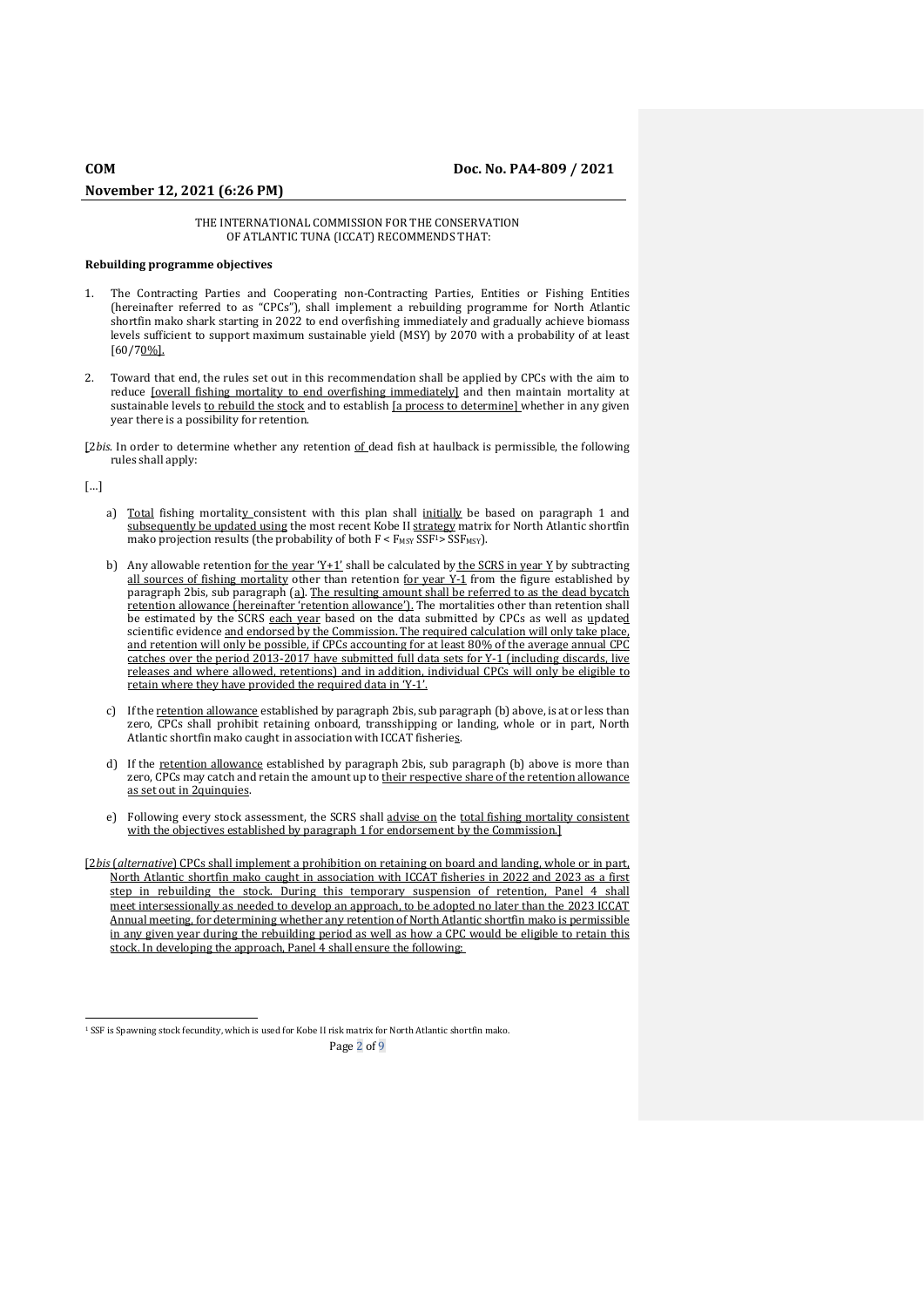- The total fishing mortality tonnage associated with the probability level established in paragraph 1 shall be based on the most recent Kobe II strategy matrix reflecting North Atlantic shortfin mako projection results (the probability of both  $F < F_{MSY}$  SSF<sup>2</sup>> SSF<sub>MSY</sub>).
- b) Starting for 2024, any allowable retention shall be determined for any given year taking into account all sources of fishing mortality for the previous year, including dead discards and postrelease mortality. The SCRS shall develop and provide to the Commission at appropriate intervals estimates of post release mortality and, where needed, estimates of dead discards, taking into account data submitted by CPCs and other relevant information and analyses.
- c) If, in aggregate, the total fishing mortality in any year is above the minimum tonnage associated with the probability level established in paragraphs 1 and 2bis alternative (a) above, CPCs shall prohibit retaining onboard and landing, whole or in part, North Atlantic shortfin mako caught in association with ICCAT fisheries.
- d) If, in aggregate, the total fishing mortality in any year is below the minimum tonnage associated with the probability level established in paragraphs 1 and 2bis alternative (a) above, CPCs may be eligible to retain North Atlantic shortfin mako consistent with the approach, to be developed by Panel 4 for endorsement by the Commission. This approach shall take into consideration the contributions to conservation made by CPCs to conserve, manage, and rebuild the stock (including a CPC's performance in reducing its mortality in line with the objectives of Recommendations 17- 08 and 19-06) and other criteria as set out in Resolution 15-13, as well as the need to continue to incentivize individual CPC accountability to achieve fishing mortality reductions in line with the objectives of this rebuilding program.]
- 2*ter* CPCs whose fishing vessels retain North Atlantic shortfin mako shall prohibit transshipping, whole or in part, North Atlantic shortfin mako caught in association with ICCAT fisheries.
- 2*quater*. For each year, total fishing mortality for North Atlantic shortfin mako shall be established consistent with the objectives set out in paragraph 1. In the absence of a retention allowance established by the SCRS. CPCs shall prohibit retaining onboard transhipping or landing, whole or in part, North Atlantic shortfin mako caught in association with any of the fisheries managed by ICCAT.
- 2*quinquies* If, pursuant to paragraph 2bis retention is permissible, the allowed retention for the following CPCs shall be established using the following formula:

CPC total permissible retention (t) =

(Average of annual CPC catches over the period [2013-2017])\*(amount established by paragraph 2bis, sub paragraph d) (Average total ICCAT catches [2013-2017])

Total fishing mortality and the retention allowance shall be reviewed and possibly revised subject to a decision of the Commission based on the advice of the SCRS after each stock assessment as set out in paragraph 12, or at an earlier stage if updated projections are provided by the SCRS.

European Union: XXX t Morocco: YYY t United States: ZZZ t ???: ] \*

Each CPC is responsible for ensuring that their share of dead bycatch retention allowance is not exceeded. Where a CPC exceeds its share of the retention allowance, paragraph 7/X applies.

2*sexies* For years [2022/2022-202x] and until the next stock assessment the total fishing mortality for North Atlantic shortfin mako shall, consistent with the objectives established under paragraph 1, be [x tonnes]. Consistent with the rules set out above in paragraph 2 this results in a total dead bycatch allowance of [0 tonnes] for year(s) [2022/2022-202x].

This allocation of retention allowance is without prejudice to future allocations under a management plan.

Page 3 of 9

**Commented [A1]:** If 2bis alternative is accepted paragraphs 2quater to 2 sexies become redundant.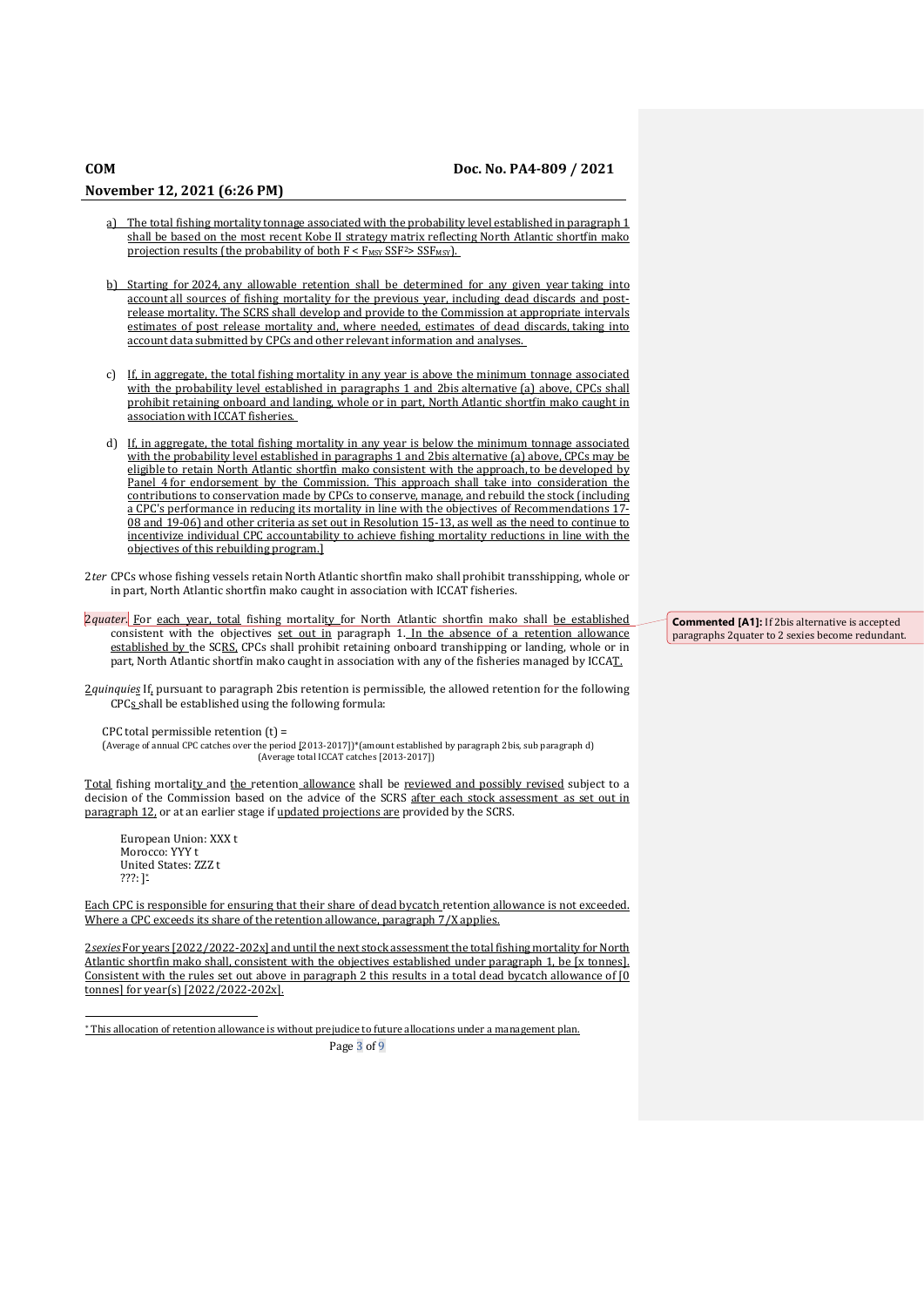- 3. Any retention permissible in accordance with paragraph 2bis shall be allowed only when the [fins remain naturally attached to the North Atlantic shortfin mako carcass] and the fish is dead on haulback and the vessel has an observer or a functioning electronic monitoring system on board to verify the condition of the sharks and the release.  $\underline{N}$ o more than two specimens of North Atlantic shortfin mako shall be retained by a vessel for any fishing trip]. [For vessels of 15 meters or less, no more than one specimen of North Atlantic shortfin mako shall be retained by a vessel for any fishing trip.] For the purposes of this paragraph, a fishing trip is defined as the time period that begins when a fishing vessel departs from a dock, berth, beach, seawall, ramp, or port to carry out fishing operations and that terminates with a return to a dock, berth, beach, seawall, ramp, or port.
- Paragraphs 2bis to 3 shall not apply to Norway whose domestic law requires that any dead fish be landed, provided that:
	- a) The fish is dead on haulback;
	- b) Directed fishing for shortfin mako sharks is prohibited;
	- c) The amount of landed North Atlantic shortfin mako is reported in the CPC's Shark Implementation Check Sheet, as required by Recommendation 18-06 and any future successor or revision thereto;
	- d) North Atlantic shortfin mako be landed with their fins naturally attached; and
	- e) Fishermen are prohibited from drawing any commercial value from such fish.

## **Safe handling and release**

5. No later than 1 June 2022, CPCs shall require vessels flying their flag to [implement] [promptly release unharmed, to the extent practicable, all live North Atlantic shortfin mako when brought alongside the vessel, while giving due consideration to the safety of the crew] The minimum standards for safe handling and release of North Atlantic shortfin mako sharks shall apply, as provided under **Annex 1** of this Recommendation, in order to promptly release unharmed, to the extent practicable, and to improve survivability of live North Atlantic shortfin mako when brought alongside the vessel. These minimum standards may be revised by the Commission whenever considered necessary and, in particular, when new information following SCRS scrutiny and advice becomes available, but no later than [202X].

### **Requirements for reporting on implementation**

- 6. In accordance with Rec. 18-06, CPCs shall submit a Shark Implementation Check Sheet to provide information on how this Recommendation is being implemented. If the Compliance Committee determines that any CPC fails to report as required by Rec. 18-06, that CPC shall immediately require its fishing vessels to refrain from retaining or landing North Atlantic shortfin mako sharks until the required reporting is made to ICCAT.
- 7. CPCs shall report to the ICCAT Secretariat, in accordance with ICCAT data reporting requirements, total catches, including any permissible landings, dead discards and live releases, of North Atlantic shortfin mako. The frequency of reporting shall be, at a minimum, [monthly] for any permissible landings in order to closely monitor the uptake of the retention allowance, and annually for dead discards, live releases and total catches.
- 7*bis* Any retention by a CPC in excess of its share of the retention allowance calculated in paragraph 2bis will result in a reduction of that CPC's share for the following year by an amount equal to the excess. Retention by that CPC shall be prohibited until any negative balance is repaid in full.

Page 4 of 9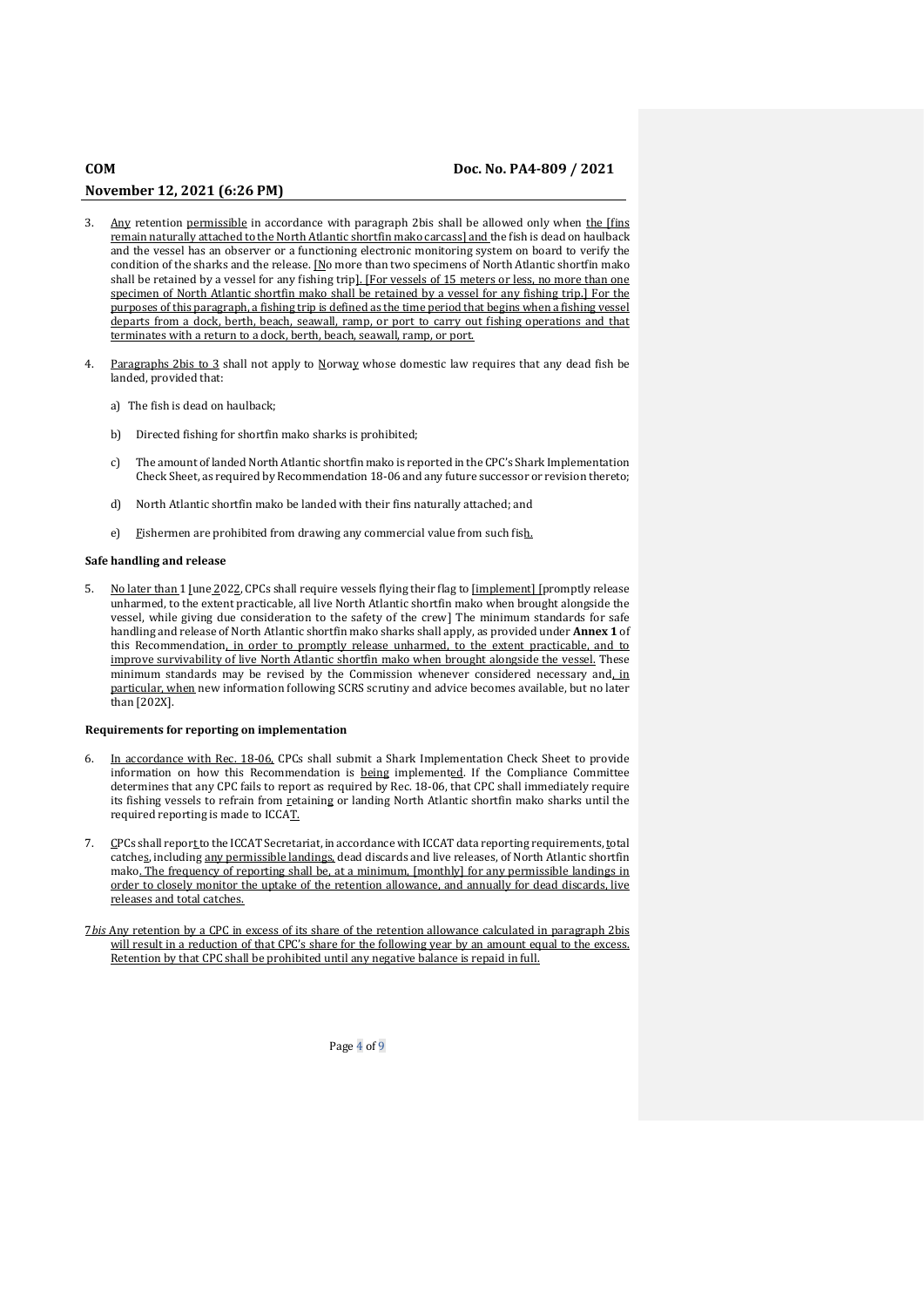- 7*ter* As part of their annual Task 1 and 2 data submission to support the stock assessment process, CPCs shall provide all relevant data for North Atlantic shortfin mako, including estimates of dead discards and live releases based on the total fishing effort of their relevant fleets using data collected through observer programs or other relevant data collection programs. Failure by a CPC to report required dead discard and live release data, including failure to submit reports of zero discards and zero releases, is a serious violation, and the Compliance Committee shall consider appropriate actions. In addition, if the Compliance Committee determines that CPCs that authorize their vessels to retain on board and land North Atlantic shortfin mako pursuant to paragraph [2bis/2bis alternative] fail to report their catch data, including dead discards and live releases, the CPCs concerned shall require their fishing vessels to refrain from retaining any quantity of North Atlantic shortfin mako until such data have been reported.
- 7*quater* No later than [2022], CPCs shall present to the SCRS the statistical methodology used to estimate dead discards and live releases. CPCs with artisanal and small-scale fisheries shall also provide information about their data collection programs. The SCRS shall review these methodologies and, if it determines that a methodology is not scientifically sound, the SCRS shall provide relevant feedback to the CPCs in question to improve the methodologies.
- 7*quinquies* The SCRS shall evaluate the completeness of Task 1 and 2 data submissions, including estimates of total dead discards and live releases. If, after conducting this evaluation, the SCRS determines that significant gaps in data reporting exist, the SCRS shall explore approaches to estimate the level of unreported catches: (1) to include in future stock assessments in order to enhance the basis on which to provide management advice to the Commission; and (2) for possible use in the calculations in sub paragraph (b) of paragraph 2bis in order to ensure that all sources of mortality are reflected in those calculations and accounted for in setting the retention allowance.

## **Biological sampling and observer coverage**

- 8.  $CPCs$  shall gradually increase the observer coverage, including EMS, of all longline fishing vessels in ICCAT fisheries to [10/20%] by [2023] at the latest. This increase in the coverage should be implemented in accordance with provisions of Recommendation 16-14 either by means of the deployment of human observers on board vessels or through the use of EMS, taking into account minimum standards to be agreed by ICCAT, based on advice from SCRS and PWG.
- 8*bis*. Collection of biological samples during commercial fishing operations shall comply with the *Recommendation by ICCAT on biological sampling of prohibited shark species by scientific observers*(Rec. 13-10). CPCs should encourage the collection of biological data and biological samples of North Atlantic shortfin mako that are dead at haulback, such as muscle, vertebrae and reproductive tissues, consistent with the terms of this recommendation and according to the recommendations of SCRS.
- [8*ter*Notwithstanding paragraph 8, in the context of this Recommendation and only for vessels of 15 meters or less, where an extraordinary safety concern exists that precludes deployment of an onboard observer, a CPC may exceptionally apply an alternative approach as set out in paragraph 4b) of Recommendation 16-14. This derogation from paragraph 8, shall be without prejudice to the overall commitment of all CPCs as outlined in this measure to immediately end overfishing and to reduce mortality levels. Any CPC wishing to avail itself of this alternative approach must: 1) present the details of the approach to the SCRS based on the advice of the SCRS for evaluation and 2) obtain approval from the Commission (as stipulated in paragraph 4b of Recommendation 16-14).]

## […]

### **Scientific and research activities**

10. The SCRS shall continue to prioritize research into: identifying mating, pupping and nursery grounds, and other high concentration areas of North Atlantic shortfin mako; options for spatial-temporal measures; mitigation measures (inter alia, gear configuration and modification, deployment options), together with the benefits and disadvantages for the objectives of the rebuilding programme, aimed at further improving stock status; and other areas the SCRS deems helpful both to improving stock

Page 5 of 9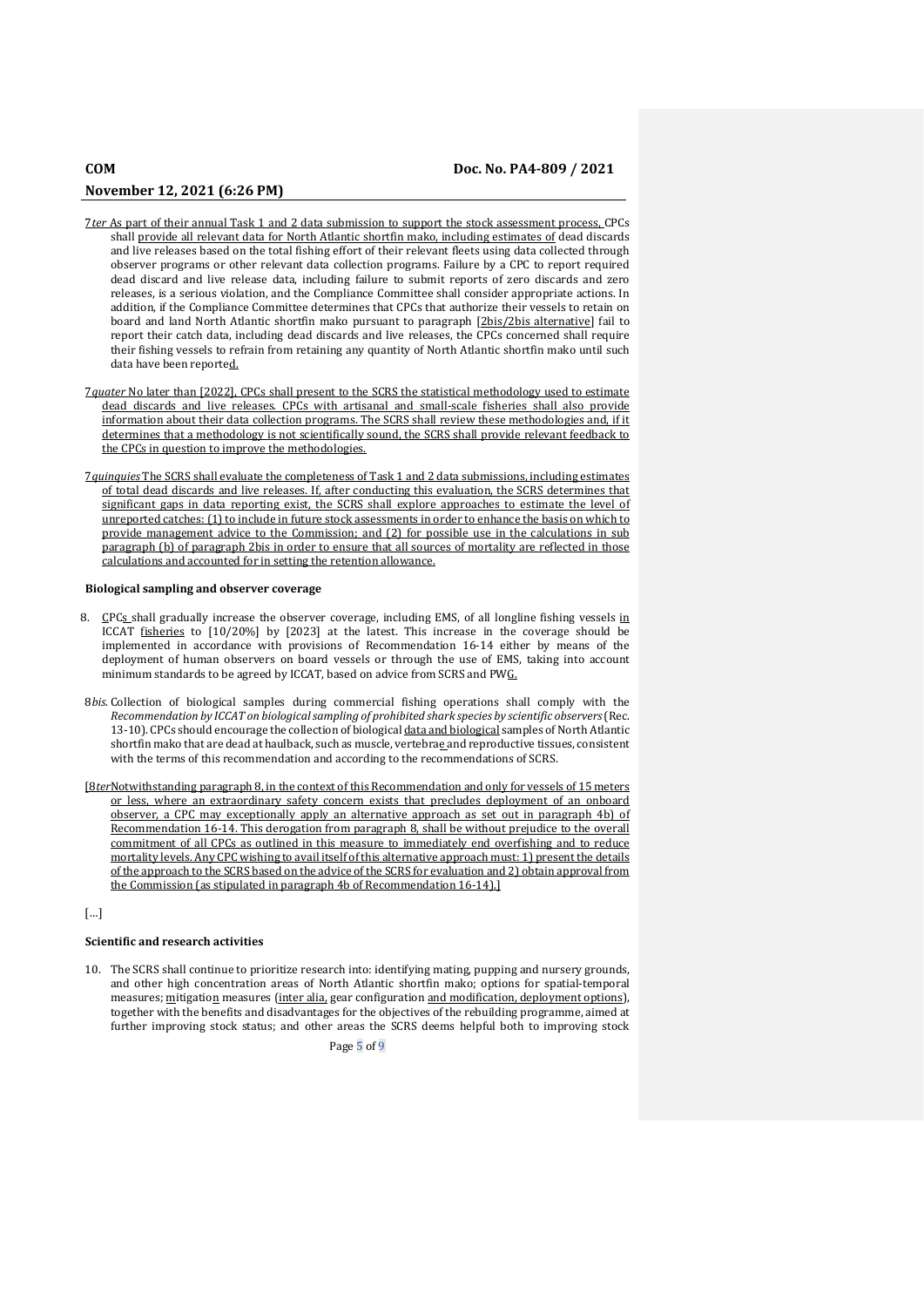assessments and reducing shortfin mako mortality. In addition, CPCs are encouraged to investigate atvessel and post-release mortality of shortfin mako including, but not exclusively through, the incorporation of hook-timers and of satellite tagging programs.

10*bis* Taking into account that hotspots of incidental catches may occur in areas and periods with specific oceanographic conditions, the SCRS shall launch a pilot project to explore the benefits of installing mini data loggers on the mainline and on the branchlines of longline fishing vessels which participate in the project on a voluntary basis targeting ICCAT species that have potential interactions with shortfin mako sharks. The SCRS shall provide guidance on the basic characteristics, minimum number and positions to install the mini data loggers with a view to have a better understanding of the effects of the soaking time, fishing depths and environmental characteristics underpinning higher incidental catches of shortfin mako.

## 11. [

- a) The SCRS shall provide to the Commission by 2023, and whenever new information becomes available, updated advice on mitigation measures aimed at further reducing shortfin mako mortality. For that purpose, in 2022, CPCs shall submit to the SCRS [fishery-specific] information on the technical and other management measures they have implemented for reducing total fishing mortality of North Atlantic shortfin mako sharks. The SCRS shall review this information and advise the Commission on which tools and approaches have been most effective at reducing fishing mortality with a view to recommending specific measures that should be considered for adoption by the Commission.
- b) Taking into account the information on the technical and other management measures submitted by CPCs in subparagraph (a) above, the SCRS shall assess the potential benefits of size limits for [live] retention, in particular sex specific sizes at maturity based on the best available science, as well as maximum size limits, particularly when considered in combination with other management measures, and whether they would sufficiently reduce overall fishing mortality to support the objectives of the rebuilding program. The SCRS shall advise the Commission by [2023/2024] whether size restrictions are effective tools, especially when used in combination with other measures, to help meet required mortality reductions.
- Based on the SCRS advice relating to subparagraph (a) and (b), the Commission shall at its [2023/2024] Annual Meeting, consider the use of size restrictions and, as appropriate, other technical measures as part of an effective program to rebuild the North Atlantic shortfin mako stock.]

## **Next stock assessments and review of measures effectiveness**

12. The SCRS shall conduct a benchmark stock assessment, including Kobe II strategy matrix that reflects the time frame for rebuilding up to 2070, of North Atlantic shortfin mako by [2024/2026]. Further assessments shall be carried out by [2029 and 2034], with a view to evaluate the stock status and trajectory as well as the effectiveness of actions taken pursuant to this recommendation and subsequent amendments to achieve the objectives of the rebuilding programme.

### **Implementation**

- 13. Notwithstanding the provisions of Article VIII, paragraph 2 of the Convention, CPCs are strongly encouraged to implement, in accordance with their regulatory procedures, this Recommendation as soon as possible and before the date of its entry into force.
- 13*bis*In [2022/2023], an intersessional meeting of Panel 4 shall take place to promote the sharing among CPCs of best practices, to reduce encounters with, and catches and fishing mortality of shortfin mako sharks. Panel 4 shall seek input from fishing operators other relevant stakeholders, and scientists and shall encourage their participation in this meeting. Any recommendations from this meeting for effective technical measures that have the potential to reduce fishing mortality for shortfin mako sharks shall be referred to the SCRS for its review and consideration. Based on that review, [in

Page 6 of 9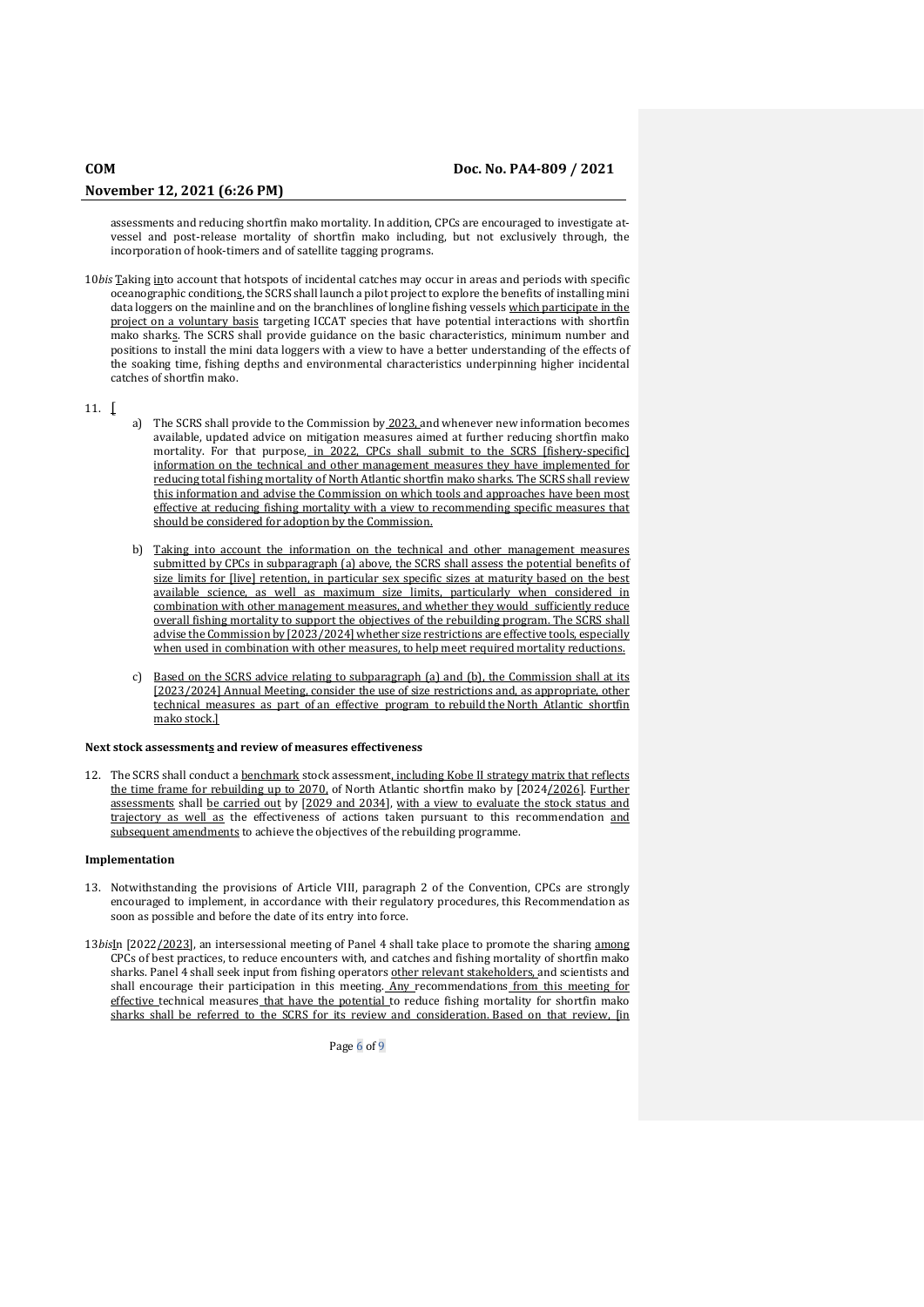# **COM Doc. No. PA4-809 / 2021**

## **November 12, 2021 (6:26 PM)**

2023/2024] the SCRS shall advise the Commission on the most effective technical measures that should be implemented to reduce fishing mortality for shortfin mako while also providing information and advice on the trade-off for the catches of the target species by fishery.

## **Repeal**

14. This Recommendation replaces and repeals the *Recommendation by ICCAT on the Conservation of North Atlantic Stock of Shortfin Mako Caught in Association with ICCAT Fisheries* (Rec. 19-06).

Page 7 of 9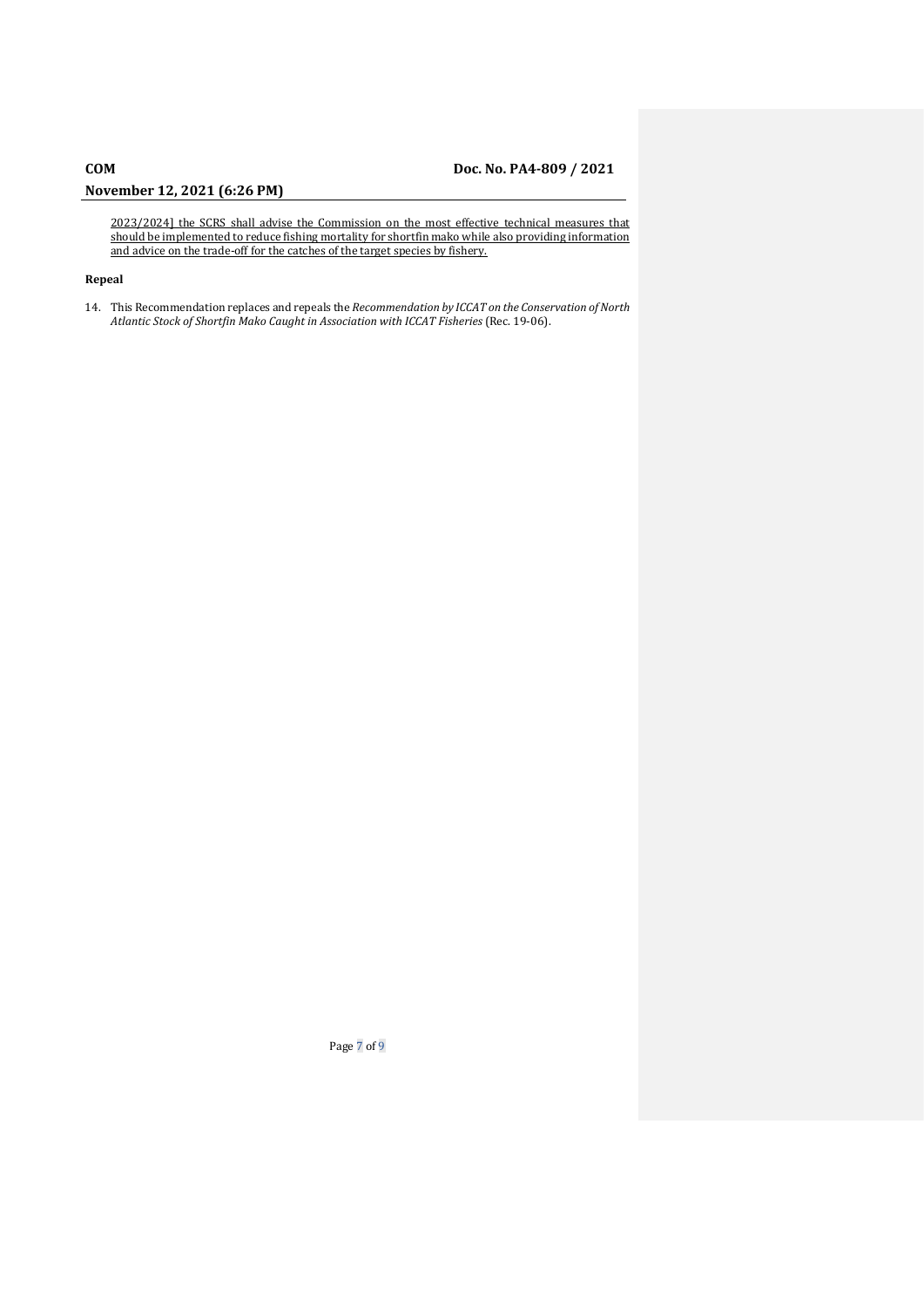## **Annex 1**

## **Minimum standards for safe handling and live release procedures**

The following provides minimum standards for safe handling practices of North Atlantic shortfin mako sharks (nSMA) and provides specific recommendations for both longline and purse seine fisheries.

These minimum standards are appropriate for live shortfin mako sharks when released whether under noretention policies, or when released voluntarily. These basic guidelines do not replace any stricter safety rules that may have been established by the National Authorities of individual CPCs.

### **Safety First: These minimum standards should be considered in light of safety and practicability for crew. Crew safety should always come first. At a minimum, crew should wear suitable gloves and avoid working around the mouths of sharks.**

Training: The Secretariat and SCRS should develop materials to support the training of fishing operators to implement this safe handling protocol. These materials should be made available to CPCs in the three ICCAT official languages.

**To the greatest extent practicable, all sharks being released should remain in the water at all times unless it is necessary to lift sharks for species identification. This includes cutting the line to free the shark while it is still in the water, using bolt cutters or dehooking devices to remove the hook if possible, or cutting the line as close to the hook as possible (and so leaving as little trailing line as possible).**

**Be prepared: Tools should be prepared in advance (e.g., canvas or net slings, stretchers for carrying or lifting, large mesh net or grid to cover hatches/hoppers in purse seine fisheries, long handled cutters and de-hookers in longline fisheries, etc., listed at the end of this document).**

## **General recommendations for all fisheries:**

- If operationally safe to do so, stop the vessel or substantially reduce its speed.
- When entangled (in netting, fishing line, etc.), if safe to do so, carefully cut the net/line free from the animal and release to the sea as quickly as possible with no entanglements attached.
- Where feasible, and while keeping the shark in the water, try to measure the length of the shark.
- To prevent bites, place an object, such as a fish or big stick/wooden pole, in the jaw.
- If, for whatever reason, a shark must be brought on the deck then minimise the time it takes to return it to the water to increase survival and reduce risks to the crew.

## **Longline fisheries specific safe-handling practices:**

- Bring the shark as close to the vessel as possible without putting too much tension on the branchline to avoid that a released hook or branchline break could shoot hook, weights and other parts toward the vessels and crew at high speed.
- Secure the far side of the longline mainline to the boat to avoid that any remaining gear in the water pulls on the line and the animal.
- If hooked, and the hook is visible in the body or mouth, use a dehooking device or long-handled bolt cutter to remove the hook barb, and then remove the hook.
- If it is not possible to remove the hook or the hook cannot be seen, cut the line of the trace (or snood, leader) as close to the hook as possible (ideally leaving as little line and/or leader material as possible and no weights attached to the animal).

Page 8 of 9